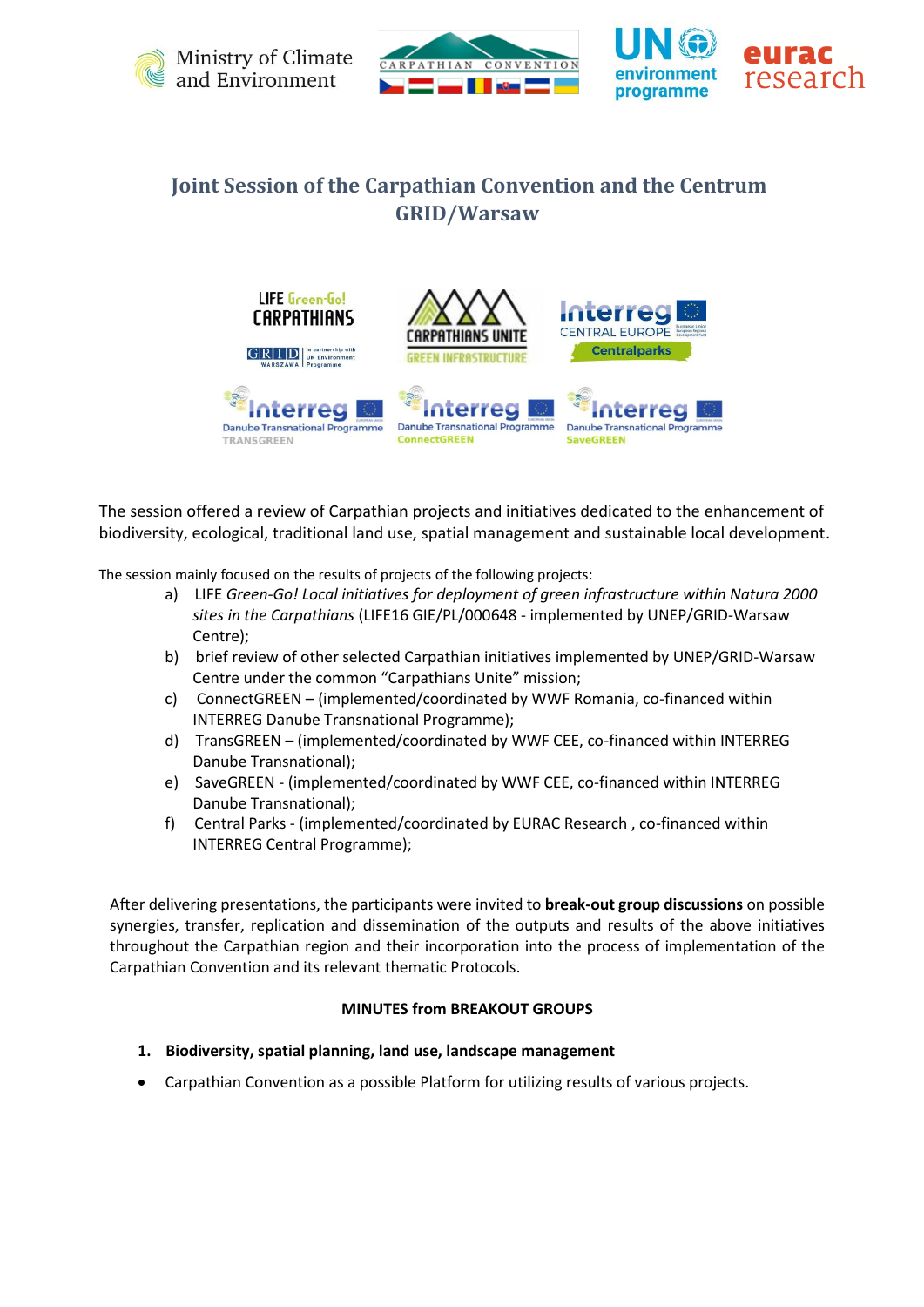





- One of ideas (to ensure compatibility across borders) would be e.g. elaborating of a uniform methodology for ecological corridors identification. That would "put the puzzle pieces together";
- To ensure complementarity across projects, such complementarity should be addressed early, e.g. at project design stage;
- Carpathians do have their networks and initiatives, e.g. CNPA or CWI however, how to provide conservation and proper management of areas outside and between CNPA/CWI sites and other protected areas?
- Pan-Carpathian Information System needed as a "hub" for the multitude of project results/outputs/data; involving national authorities to share and exchange data related to INSPIRE
- Carpathian Strategy development [should include the above topics of harmonizing and dissemination of project results];
- Before CC, the Carpathian EcoRegion Initiative as an attempt to harmonize efforts on the pan-Carpathian scale;
- Currently, CC Working Groups have proven to be quite effective, although more horizontal, interdisciplinary liaisons needed.
- CC is not a panaceum for all detailed activities, it cannot cover everything. Hence, the stakeholders themselves need stake out and take charge/control over more specific foci.
- Research / expert involvement: difficult, since researchers are being evaluated based on their specialized scientific activity and publications, hence it's not easy to make the research results practical, for example / at least through more user-friendly review articles or publications.
- Case studies and best practices are a valuable tool they "travel" more effectively and are easier to be absorbed and received by other stakeholders / counterparts more eagerly than manuals, strategies, or scientific data.
- We should focus on results, not source data used to produce those results (on the other hand: valuable data themselves are project results).
- If we talk about barriers for wildlife, we should consider social barriers as well.
- As a follow up, a revision of the Atlas of the Carpathian Macro-region or KEO or Status Report by CERI should be put into a new Status report on the Carpathian Region in 2025.
- In a nutshell, the cooperation should be on science and tools, capacity building including elearning, cross-sectoral cooperation in order to reduce conflicts of nature conservation and spatial planning and transport infrastructure development.
- **2. ESD – education, awareness, public involvement**
- Role of leaders, champions, etc. individuals bringing many stakeholders together.
- Communication strategies or at least messages should be well tailored, planned and addressed to appropriate target groups.

Currently, there seems to be no common communication strategy for the Convention

- o Would it work to have a common strategy, or would it need to be adapted for each country?
- $\circ$  Perhaps, the strategy can be prepared as main advice points, and can be used in each country based on the national context and needs
- It is unclear for CC network members, what target groups they should address in their communication
	- o Do the communication tools used reach the relevant target groups?
- How can groups, who are not yet interested or informed about CC activities, be reached?
- To which extent do we draw on the knowledge of local groups and citizen knowledge?